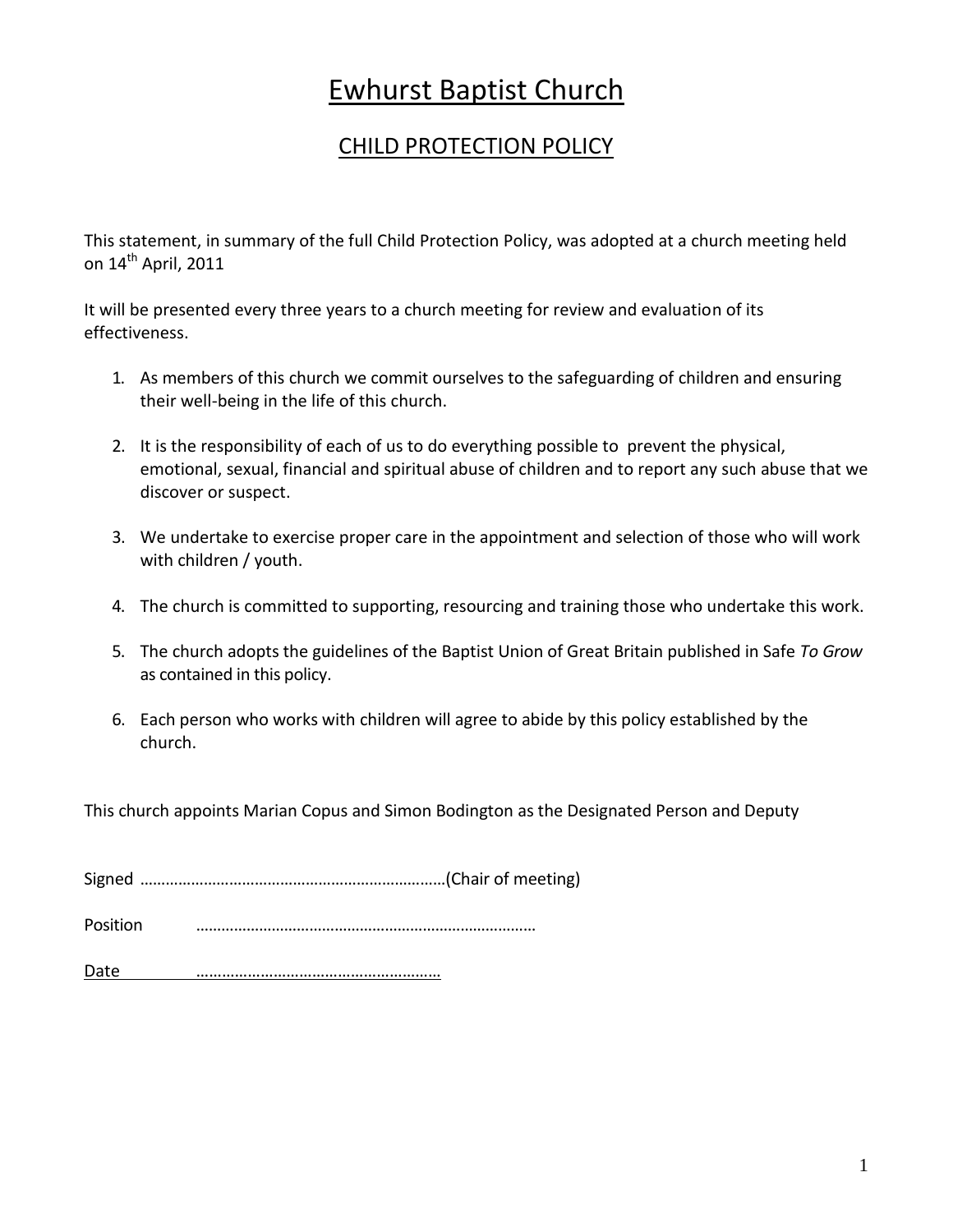## EWHURST BAPTIST CHURCH

# **Child Protection Policy**

## **(April, 2011)**

#### Statement of intent

Ewhurst Baptist Church is committed to provide a safe and secure environment for members, staff and visitors and to promote a climate where children and adults will feel confident about sharing any concerns which they may have about their own safety and the well-being of others.

The church has a ministry to children and the Leadership take very seriously the responsibility to protect and safeguard the welfare of children and young persons entrusted in their care. This policy is intended to set out the means by which their safety and welfare is protected as far as we are able. All adults attending the church have a general responsibility to safeguard children, to treat them with respect, and to report any concerns to the Designated Persons.

The church's Child Protection Policy draws upon the guidance contained in the Baptist Union publication *Safe to Grow.* This policy will be the subject of consultation, review and updating on a three-year cycle.

Children are defined within this policy as anyone aged up to their  $18<sup>th</sup>$  birthday.

#### What constitutes neglect or abuse

Government Guidance<sup>1</sup> gives four categories of abuse:

- 1. Physical abuse: involving hitting, shaking, burning, or in any way causing physical harm, including pretending or causing physical ill health.
- 2. Sexual abuse: forcing or enticing a child to take part in any sexual activity, including penetrative and non-penetrative acts, looking at inappropriate material or activity, or encouraging any form of sexual behaviour.
- 3. Emotional abuse: any treatment of a child which causes emotional ill health, including conveying worthlessness, inadequacy, or value only be fulfilling the needs of another, making inappropriate expectations or putting children in positions where they feel afraid or in danger. Other forms of abuse by definition involve emotional abuse, but it may also occur alone.
- 4. Neglect: the persistent failure to meet a child's physical or psychological needs, so as to cause impairment to their health or development, such as failing to provide food, shelter, clothing or protection, emotional support, or appropriate medical treatment.

#### Possible signs and symptoms

 $\overline{a}$ 

- Disclosure from the child themselves
- Parents hinting that they are finding it difficult to cope
- Sudden changes in a child's behaviour, for example becoming withdrawn

<sup>&</sup>lt;sup>1</sup> Working together to safeguard children Dept of Health 1999 Taken from the BU publication "Safe to Grow"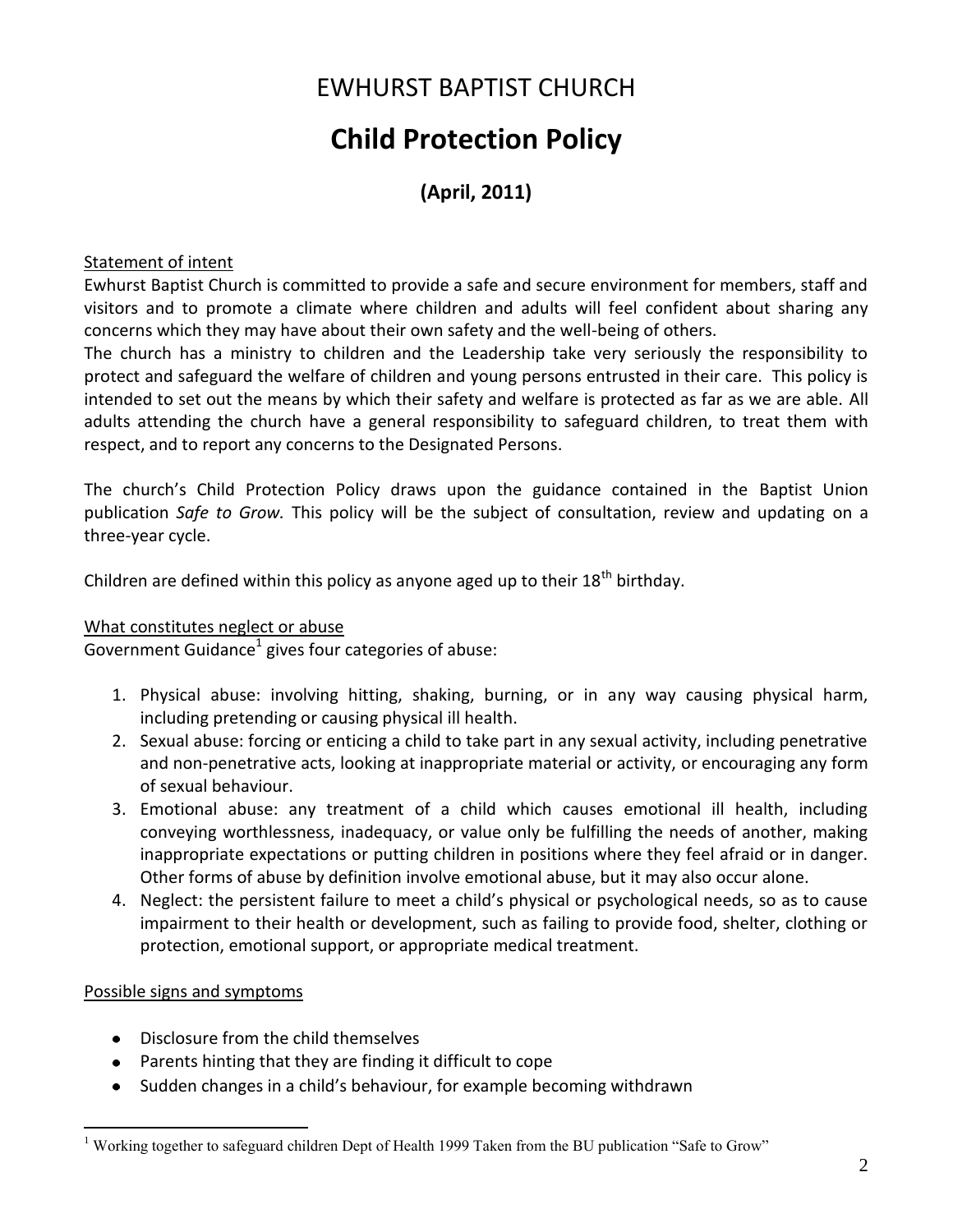- Physical appearance e.g. unexplained bruises, cuts or burns especially if on a part of the body not prone to injury
- An injury for which the explanation seems inconsistent
- Injuries which have not received medical attention
- Signs of neglect e.g. a very unkempt appearance
- Sexualised behaviour e.g. inappropriate sexual awareness or engaging in sexually explicit behaviour or play
- Excessive nervousness or watchfulness

This list is not exhaustive, but also presence of one of these does not in itself constitute proof of abuse

#### Named contacts

All adults within the youth work of EBC, (including visiting staff, volunteers and students on placement) are required to report instances of actual or suspected child abuse or neglect to the Church's Designated Person with responsibility for child protection.

| The Designated Person is:        | Marian Copus [Tel: 01483 267014]    |
|----------------------------------|-------------------------------------|
| The Deputy Designated Person is: | Simon Bodington [Tel: 01483 419138] |

The Designated Person shall be the focal point of Church/Youth Project staff who have any concerns about an individual child's safety and the first point of contact for external agencies who are pursuing Child Protection (CP) investigations.

The photographs and names of both the Designated Person and Deputy will be displayed in the church in an accessible place.

Guidelines for responding to a child who may have been abused

- Do not attempt to question or interview the child once it is clear that abuse is suspected or known to have occurred.
- Don't make promises you may not be able to keep e.g. not telling anyone else.
- Accept what you hear without passing judgement.
- Tell the child what you are going to do.
- Make careful notes (the circumstances, what the child said, what you said etc) as soon as possible, preferably within an hour. Include dates and times of incident/recording and keep the notes safely.
- Contact the person responsible for child protection concerns or, in their absence, take action yourself without delay.
- Listen and pass on to the church Designated Person do not question or investigate.
- The Designated Person should contact Children's Services or the police. In some situations advice may be sought from the CCPAS or Baptist Union before deciding what action to take.

#### Reporting incidents of suspected abuse

As indicated above, any concerns should be reported to the Designated person or the deputy. If the concern is about the Designated Person or their Deputy another member of the Leadership Team should be contacted.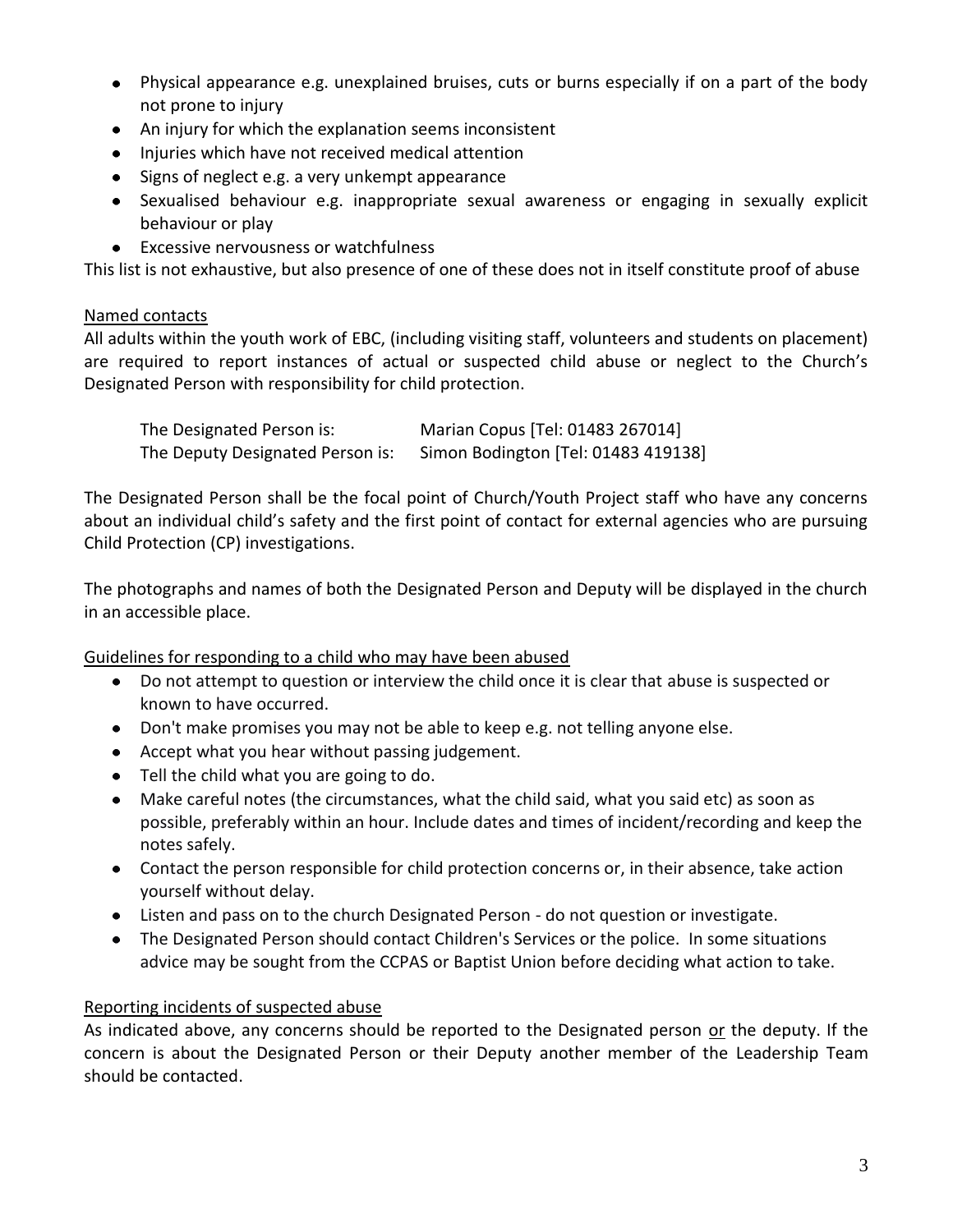When an individual concern/incident is brought to the notice of the Designated Person, he/she will be responsible for deciding upon whether or not this should be reported to the Social Services Department. Use referral form (see Appendix B)

Where there is any doubt as to the seriousness of this concern or disagreement between the Designated Person and the member of staff reporting the concern, then advice can be sought from the Church Leadership or the relevant Social Services Department.

In circumstances where a child or young person has a suspicious injury which requires urgent medical attention the CP referral process should not delay the administration of first aid or emergency medical assistance. If the child or young person is thought to be at immediate risk (because of parental violence or intoxication, for example) urgent police intervention will be requested.

Where it is suspected that a child or young person might be at risk of significant harm, nothing will be said to the child's parent/carer without prior discussion and approval by the Designated Person.

When dealing with maters relating to Child Protection, the welfare of the child is paramount. Issues relating to confidentiality do NOT apply. Workers should not fail to report concerns on the basis of the child or young person not wanting information shared.

All parents/carers of the child or young person new to the Church Youth Project are to be informed of our Child Protection responsibilities and the existence of this policy. Copies will be kept in the church office. From time to time there will be periodic reviews at church meetings, the CPP will be mentioned in the welcome pack, and there will be publicity on notice board with names and contact details of child protection leads.

In situations where children or young persons sustain injury or are otherwise affected by an accident or incident whilst they are the responsibility of the Youth Workers, parents/carers will be notified of this as soon as possible.

Ewhurst Baptist Church recognises the need to be alert to the risks posed by anyone becoming involved in the church who may wish to harm the children or young persons. Some adults may groom parents or children with the intention of wanting to abuse a child on the church premises, on church activities, or in their home. Ewhurst Baptist Church recognises the need to be alert to the risks posed by newcomers who may wish to harm the children or young persons.

## Recruitment and Training

#### Recruitment

Child Protection is a high priority in Ewhurst Baptist Church and this will be reflected in all recruitment and supervision processes. Staff, both paid and voluntary, who want to work with or have regular contact with children, will be expected to:

- Complete an application form which asks for details of previous employment, including voluntary work.
- Two references will be required for all staff, both paid and voluntary, who work with children.
- **Complete an Enhanced Disclosure CRB check**
- Be interviewed to establish their previous experience of working in an environment where there is contact with children.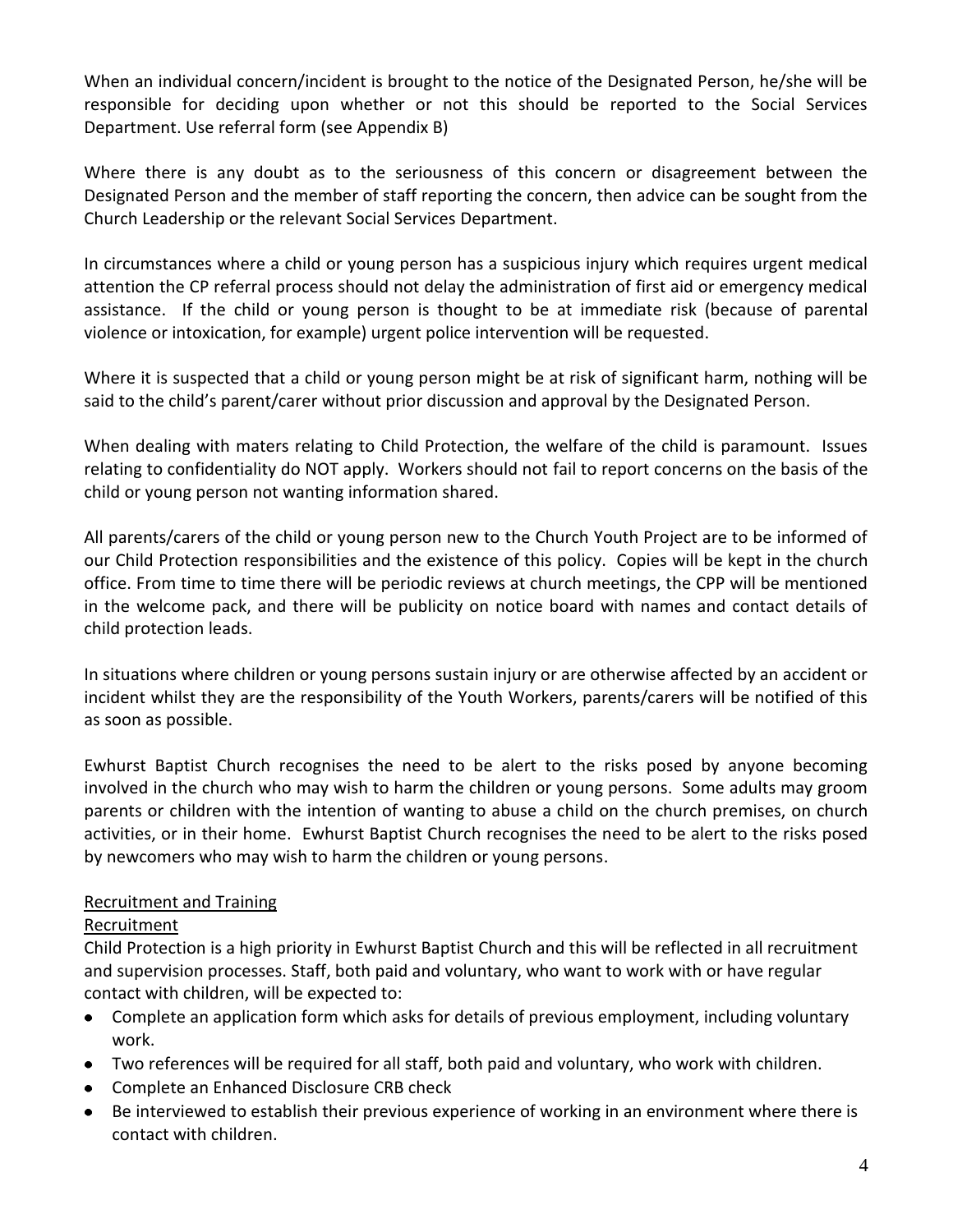- Agree to take part in regular training on Child Protection issues. This applies to all staff members, paid and voluntary who work with children.
- All appointments will be subject to an agreed probationary period, during which the person will be supervised to an appropriate level.

Once the Independent Safeguarding Authority (ISA) is in place, staff members, both paid and voluntary, who work with children will need to be registered. For further information go to: [www.isa-gov.org.uk.](../../../../../jkendall/Local%20Settings/Temporary%20Internet%20Files/OLK617/www.isa-gov.org.uk)

The interview process for all paid staff will include questions on child protection and if this is an area where the candidate lacks knowledge they will be expected to take part in training during the probationary period. The probationary period will include specific supervision to ensure the member of staff is fully conversant with the Policy and is implementing it in their practice.

#### **Training**

Training on CP issues will be organised by the Designated Person and their deputy subject to input from the Local Authority or other outside agencies. All staff (paid or voluntary) will be issued with Ewhurst Baptist Church's Child Protection Policy. The Designated Persons, however, will need to attend an appropriate dedicated training course and have specialised knowledge on the subject.

#### Staff Code of Conduct

All staff (paid or voluntary) are expected to adhere to the following code of conduct in respect of their contact with the children or young persons and their families/carers.

Children or young persons will be treated with respect and dignity. Whilst it will be unrealistic and undesirable to preclude all physical contact between adults and children, staff are expected to exercise caution and avoid placing themselves in a position where their actions might be open to criticism or misinterpretation. It is not acceptable for a leader to form a romantic relationship with a child or young person with whom they have a relationship of trust.

Where incidents occur which might otherwise be misconstrued or where it becomes necessary to physically restrain a child or young person for their own or other's safety, this will be appropriately recorded to the Designated Person and the parents / carers.

Whenever possible first aid should only be administered by qualified first-aiders. A first -aider will be on the premises during children's activities and a list of first-aiders posted on Hall notice board. If it is necessary for a child to remove clothing for this treatment, there should, whenever possible, be another adult present. If a child needs help with toileting, nappy-changing or washing after soiling himself or herself, two adults with whom the child is comfortable should be present. All first aid treatment and non-routine changing or personal care will be recorded.

For their own safety and protection, staff should exercise caution in situations where they are alone with children or young persons. The door to the room in which the counselling or meeting is taking place should be left open or have a glass panel. Where this is not practical because of the need for confidentiality another member of staff will be asked to maintain a presence nearby and a record will be kept of the circumstances of the meeting.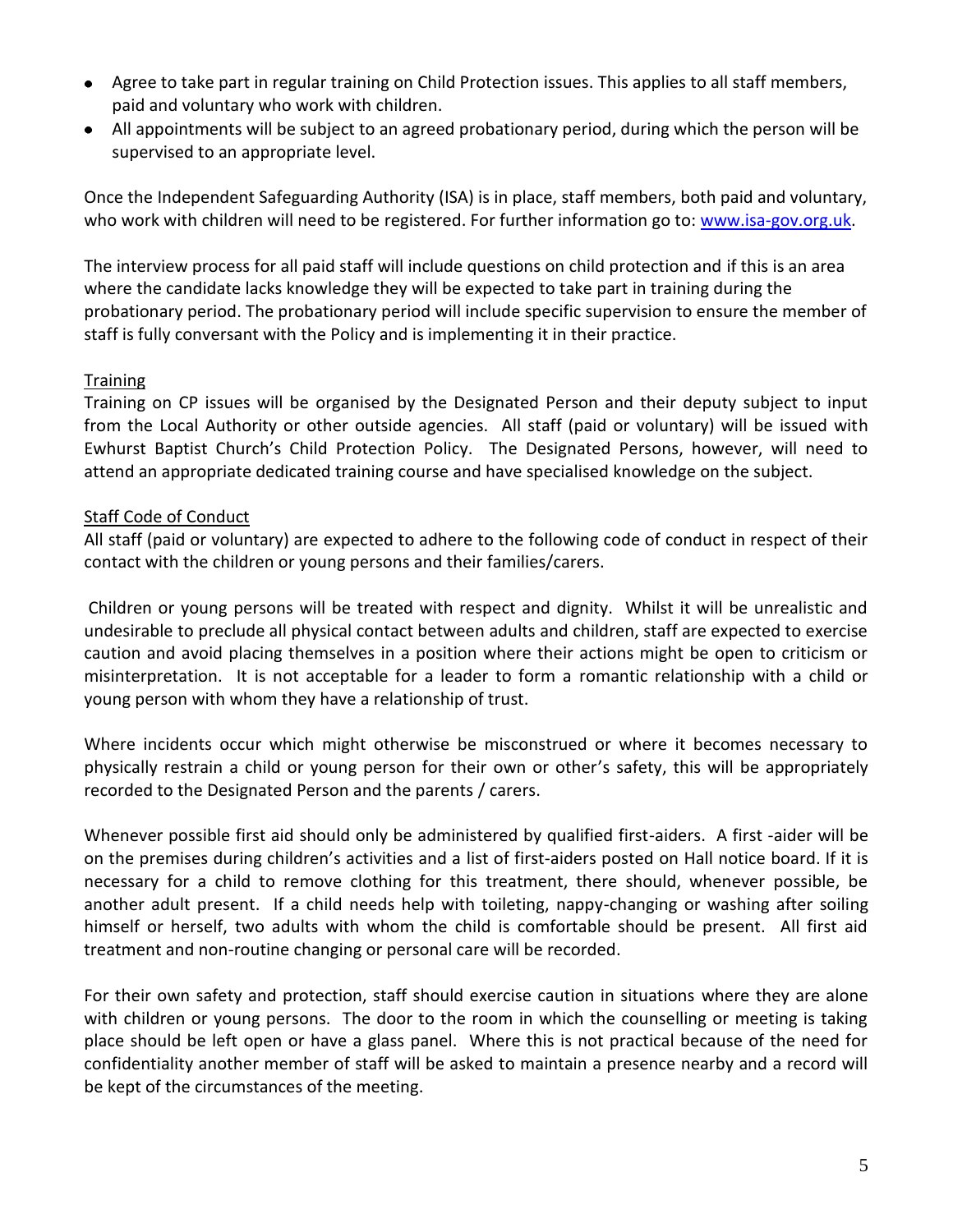Ewhurst Baptist Church workers should also be alert to the possible risks which might arise from contact by them with the children or young persons outside the church. Home visits to children or young persons should only take place with the prior knowledge of the Designated Person and, if possible, accompanied by another adult. Visits and telephone calls by the children or young persons to the homes of staff and parents/carers should be likewise approved by the Designated Person or their Deputy and parents/carers aware of the visits. Staff whether paid or voluntary should avoid giving lifts to children or young persons on their own unless absolutely necessary and if this is unavoidable then the child or young person should be requested to sit in the rear of the vehicle.

All trips and overnight stays will require a risk assessment to identify any issues that needing addressing to keep children and staff safe. This will be undertaken by activity leaders on the form supplied, signed off by the Designated Person or their Deputy and stored in the main office following the activity. Where activities involve overnight accommodation, staff must always have separate sleeping accommodation. On outside trips sufficient supervision for the number of children and young persons should be provided, according to local authority guidelines at the time of the outings.

#### Complaints/Allegations made against Staff

Ewhurst Baptist Church takes seriously all complaints made against members of staff, both paid and voluntary. The parents/carers, staff and children and young persons may share concerns about the actions of any of the church workers. All such concerns/complaints will be brought immediately to the attention of the Designated Person and the Church Leadership, in order that they may activate the appropriate procedures.

If the allegation involves what appears to be physical, sexual, emotional abuse or neglect the Designated Person in collaboration with the Leadership will take action. Where it appears that a criminal offence may have been committed, this will be reported to the Police for their investigation and to the appropriate Social Service Department if this is deemed necessary.

Staff (paid and voluntary) who are formally investigated for the abuse of children or young persons (or who resign before investigative action can be instigated) will be notified to Local Authority Designated Officer (LADO).

#### Records

Brief and accurate written notes will be kept of all incidents, Child Protection concerns and actions taken relating to individual children or young persons. Use the template recommended by the Baptist Union (see Appendix A). They will be securely kept by the Designated Person in a locked cabinet in the church office and can be accessed by him/her and the Deputy or Church Leadership. Referrals made to Social Services under the Child Protection procedures will be recorded in detail and confirmed in writing.

#### Safety on Church Premises

The presence of intruders and suspicious strangers approaching any of the children or young persons will be reported to the Police immediately.

Anyone attending the church who has been convicted of child abuse or any offences against children will have a designated person to whom they are accountable and be subject to the church's guidelines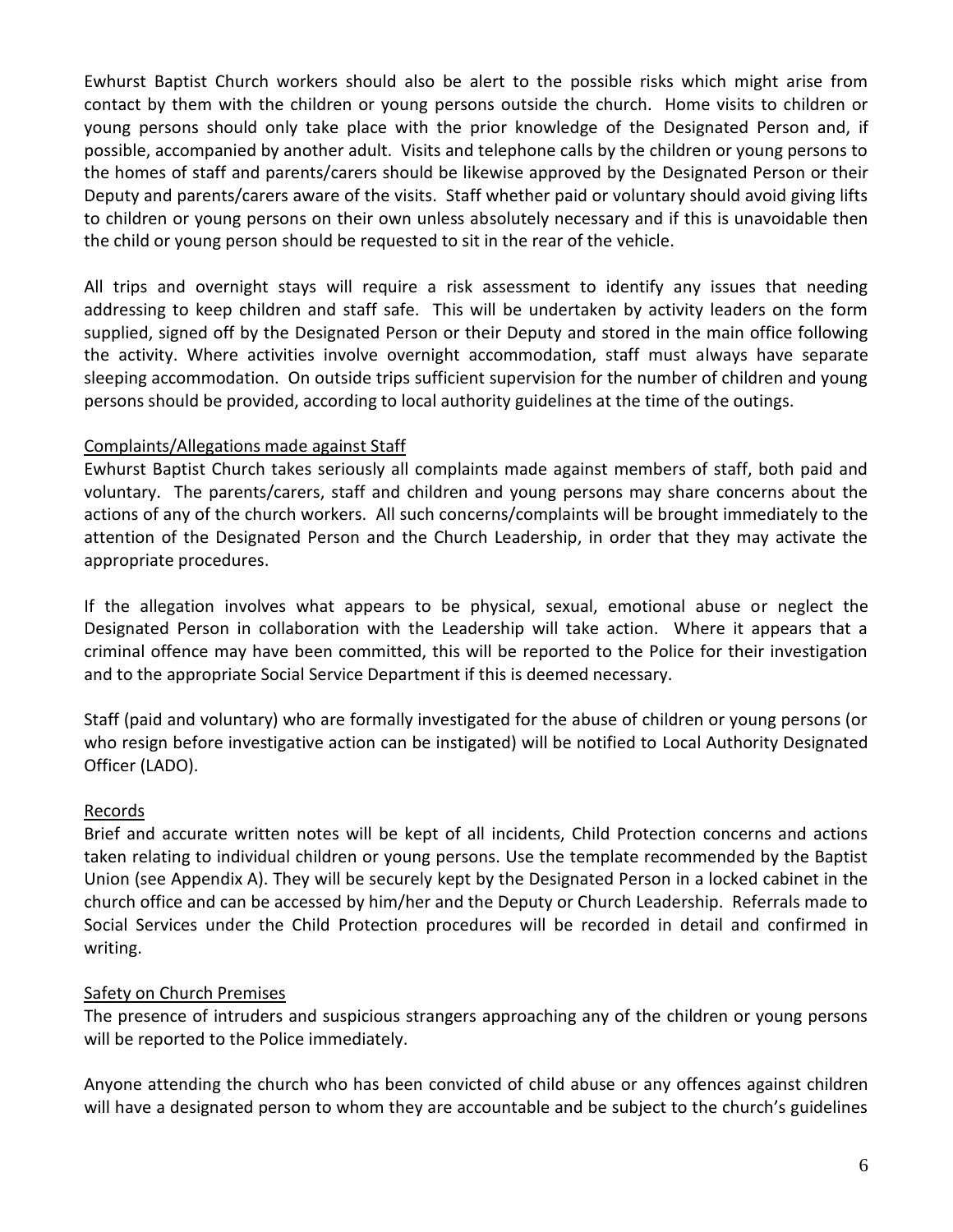for those accused or convicted of offences against children. Guidance is available from the Churches Child Protection Advisory Service: refer to 'Help...a sex offender has joined my church'.

## **Computers**

There are no computers in the church building which are accessed by children and all are password protected to prevent use by children. Computer safety will regularly be reviewed as part of the review of this Child Protection Policy

## **Publicity**

Copies of this policy will be given to all workers and the Church Leadership. It should be brought to the attention of all the Church Members and available on request to the parents/carers of the children and young persons who attend any Church activities.

## Praying with children

Ewhurst Baptist church accepts the following guidelines suggested by the Churches' Child Protection Advisory service:

1. Parental permission and the permission of the child must always be sought before praying for children in a prayer ministry situation.

2. Those praying for children on an individual basis should always be members of the church who are suitably trained and formally authorised within the church, denomination or movement to do so in recognition of their expertise and experience in this sensitive area. Training will be provided for those involved in praying with children.

3. Children are easily frightened and are very susceptible to suggestion. They may also be upset by shouting and may easily believe they are bad, wicked or corrupt. A child should *never* be shouted at or be told they are demonised, possessed or oppressed by the devil, evil spirits or such like.

4. It is very important not to spiritualise problems arising from behavioural issues, learning difficulties, mental health problems, copied or unconventional behaviours, which will usually be the cause of a child's difficulties.<sup>2</sup>

5. It is preferable that a parent should be present during prayer with a child.

6. If it is thought appropriate to comfort them or lay hands on them during prayer, children should always be asked permission before doing so.

## Reviews of Child Protection Concerns

The Designated Person and the Church Leaders on a regular basis should review any child or young person, of whom members of staff have concerns.

## Other useful contacts:

 $\overline{a}$ 

ChildLine: Tel: 0800 1111 (for children) Web: www.childline.org.uk

NSPCC: Tel: 0808 800 5000 Web: nspcc.org.uk

Baptist Union Safeguarding - Mave Whitchurch (SEBA) (01273) 441509, mave@seba-baptist.org.uk

<sup>2</sup> *© CCPAS child protection manual 'Guidance to Churches'*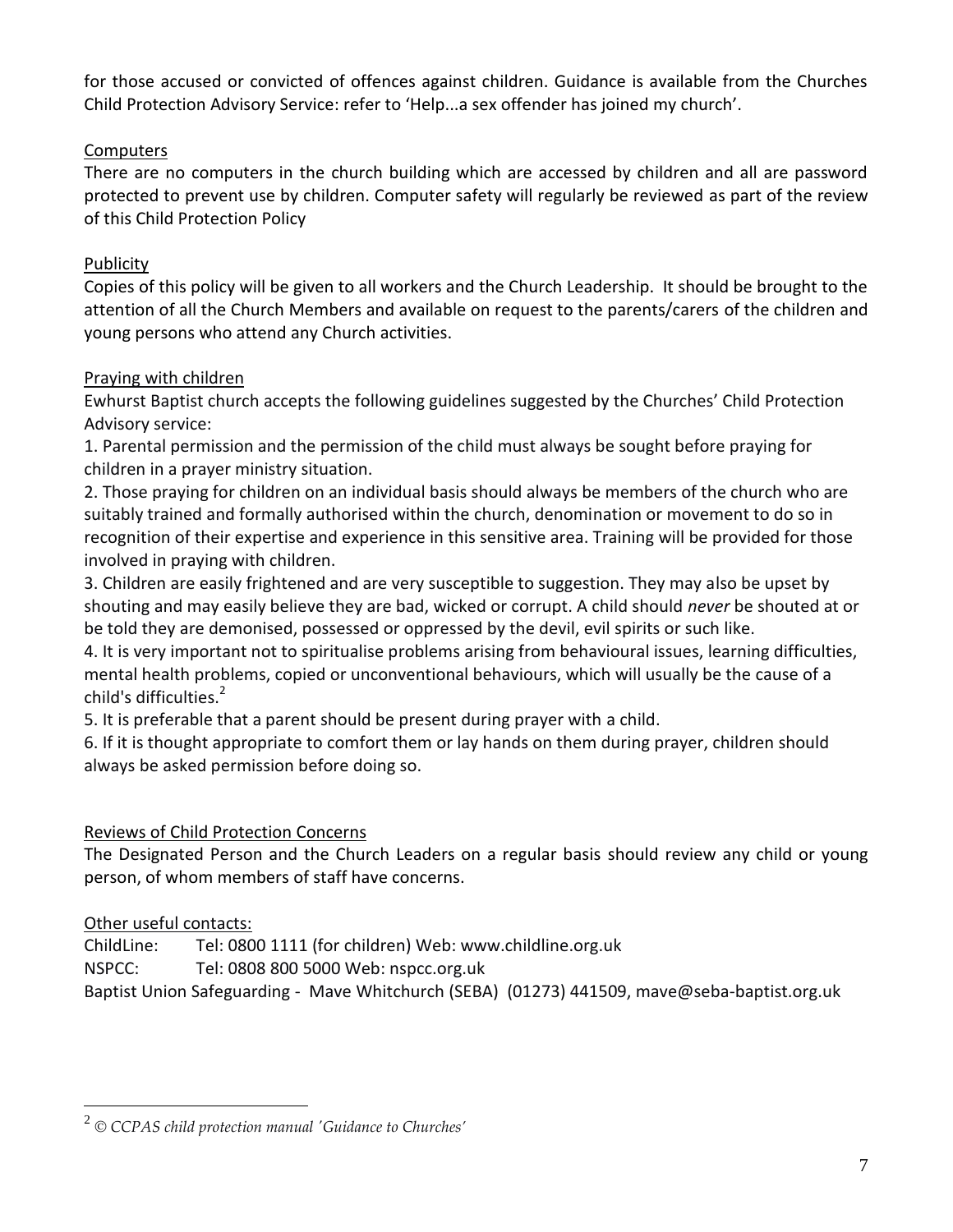'Safe to Grow' published by the Baptist Union in 2005. This is an explanation of a church's responsibility under the Government's code of practice for working with children, plus sample forms and letters.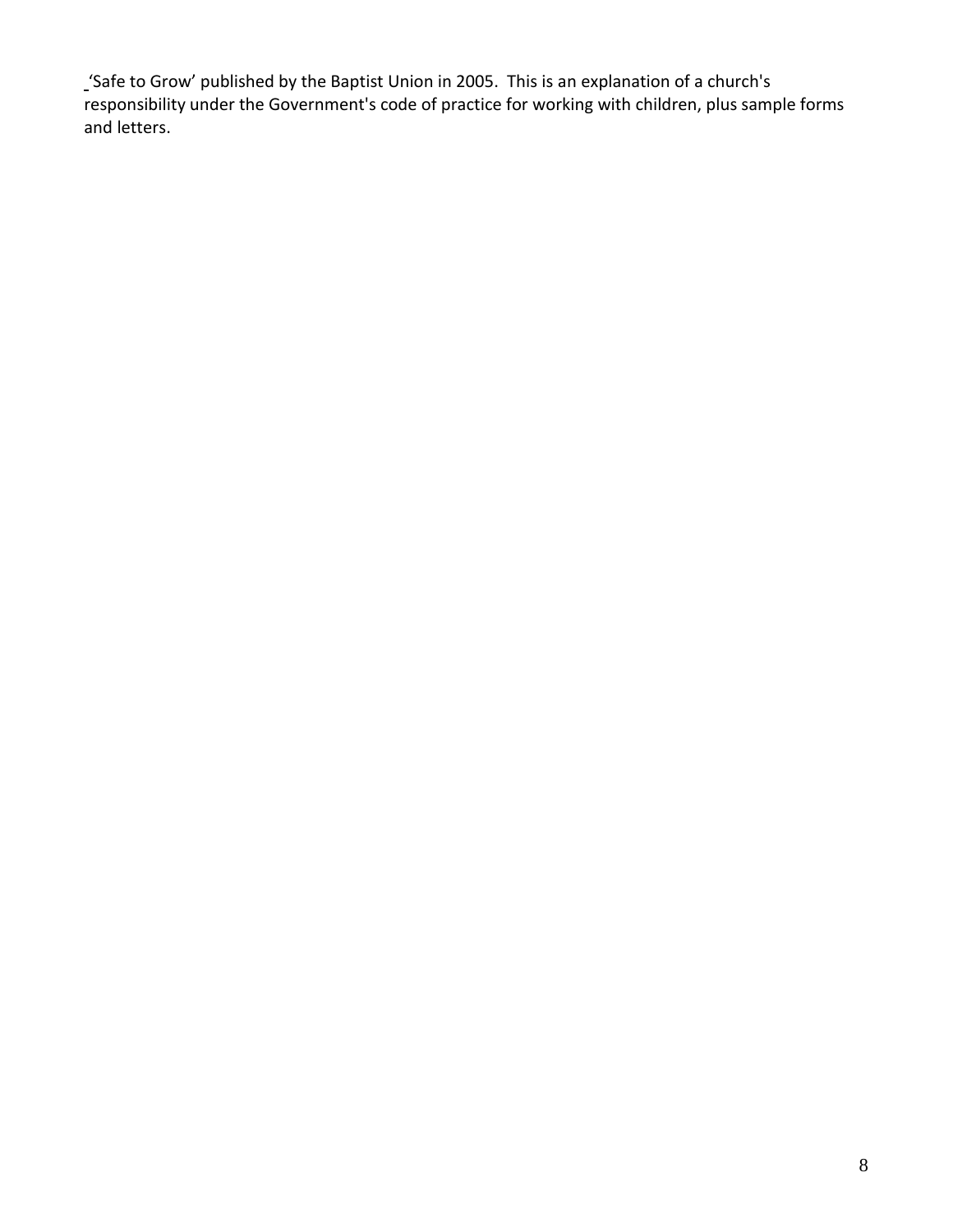## APPENDIX A

## *S a f e t o G r o w Report form*

*This report form is for the purpose of keeping a record of reports made to the Children's Responsible Person. As well as this report, you should make a full factual written record of your observations and any conversations, which should be signed and dated.*

| Nature of concern:                                                                |
|-----------------------------------------------------------------------------------|
|                                                                                   |
|                                                                                   |
|                                                                                   |
|                                                                                   |
|                                                                                   |
|                                                                                   |
|                                                                                   |
|                                                                                   |
|                                                                                   |
|                                                                                   |
| Have you made a full written record of the incident/concern? Yes/No (Please tick) |
| Who have you spoken to about your concerns?                                       |
| Child: Yes / No (Please circle)                                                   |
| Carer: Yes / No (Please circle)                                                   |
| Organisation leader: Yes / No (Please circle) Name                                |
| Social Services: Yes / No (Please circle) Name                                    |
| What feedback have you received?                                                  |
|                                                                                   |
|                                                                                   |
|                                                                                   |
|                                                                                   |
| How have your concerns been followed up?                                          |
|                                                                                   |
|                                                                                   |
|                                                                                   |
|                                                                                   |
|                                                                                   |

Date and time ……………………………………..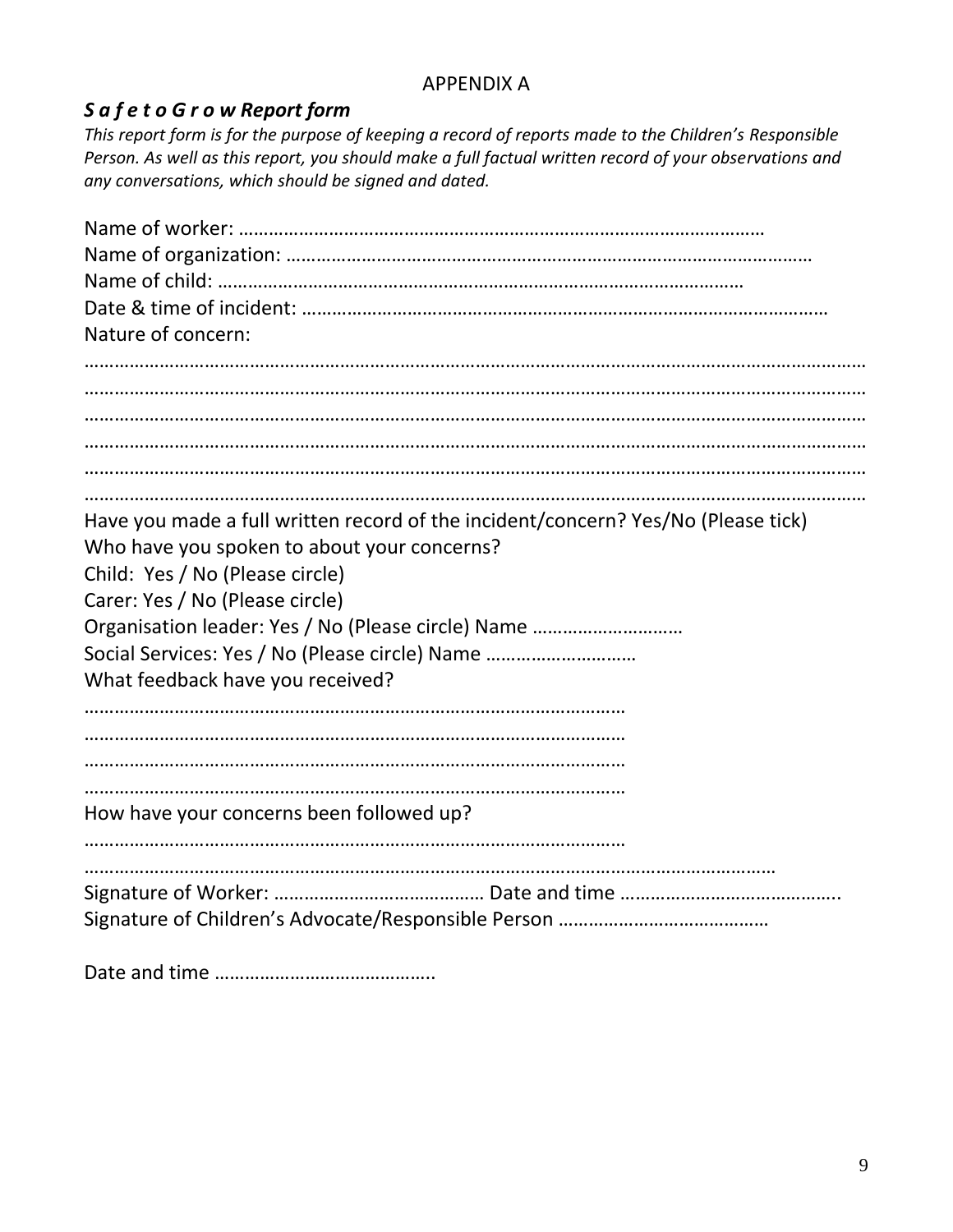## **APPENDIX B**

#### **EWHURST BAPTIST CHURCH SAFEGUARDING CHILDREN – REFERRAL FORM STRICTLY CONFIDENTIAL**

Use this form to make referrals for child protection. Child protection referrals must be made by telephone, followed up by this completed form within 48 hours.

To: Children's Social Care, Surrey County Council

From: Referrer's Details (Please print)

**NAME: JOB TITLE: TELELPHONE: EMAIL:**

**DATE: TIME:** 

#### **FAMILY DETAILS**

**FAMILY COMPOSITION**:(Include all adults and children and record first name and family name)

| Name:                     | DoB | M/F | Ethnicity | Religion | 1 <sup>st</sup> | Disability or |
|---------------------------|-----|-----|-----------|----------|-----------------|---------------|
| <b>Parents/Carers</b>     |     |     |           |          | Language        | special       |
|                           |     |     |           |          | Interpreter     | educational   |
|                           |     |     |           |          | needed          | needs         |
|                           |     |     |           |          | Y/N?            |               |
|                           |     |     |           |          |                 |               |
|                           |     |     |           |          |                 |               |
|                           |     |     |           |          |                 |               |
|                           |     |     |           |          |                 |               |
|                           |     |     |           |          |                 |               |
| Children - Youngest first |     |     |           |          |                 |               |
|                           |     |     |           |          |                 |               |
|                           |     |     |           |          |                 |               |
|                           |     |     |           |          |                 |               |
|                           |     |     |           |          |                 |               |
|                           |     |     |           |          |                 |               |
|                           |     |     |           |          |                 |               |
|                           |     |     |           |          |                 |               |
|                           |     |     |           |          |                 |               |
|                           |     |     |           |          |                 |               |
|                           |     |     |           |          |                 |               |
|                           |     |     |           |          |                 |               |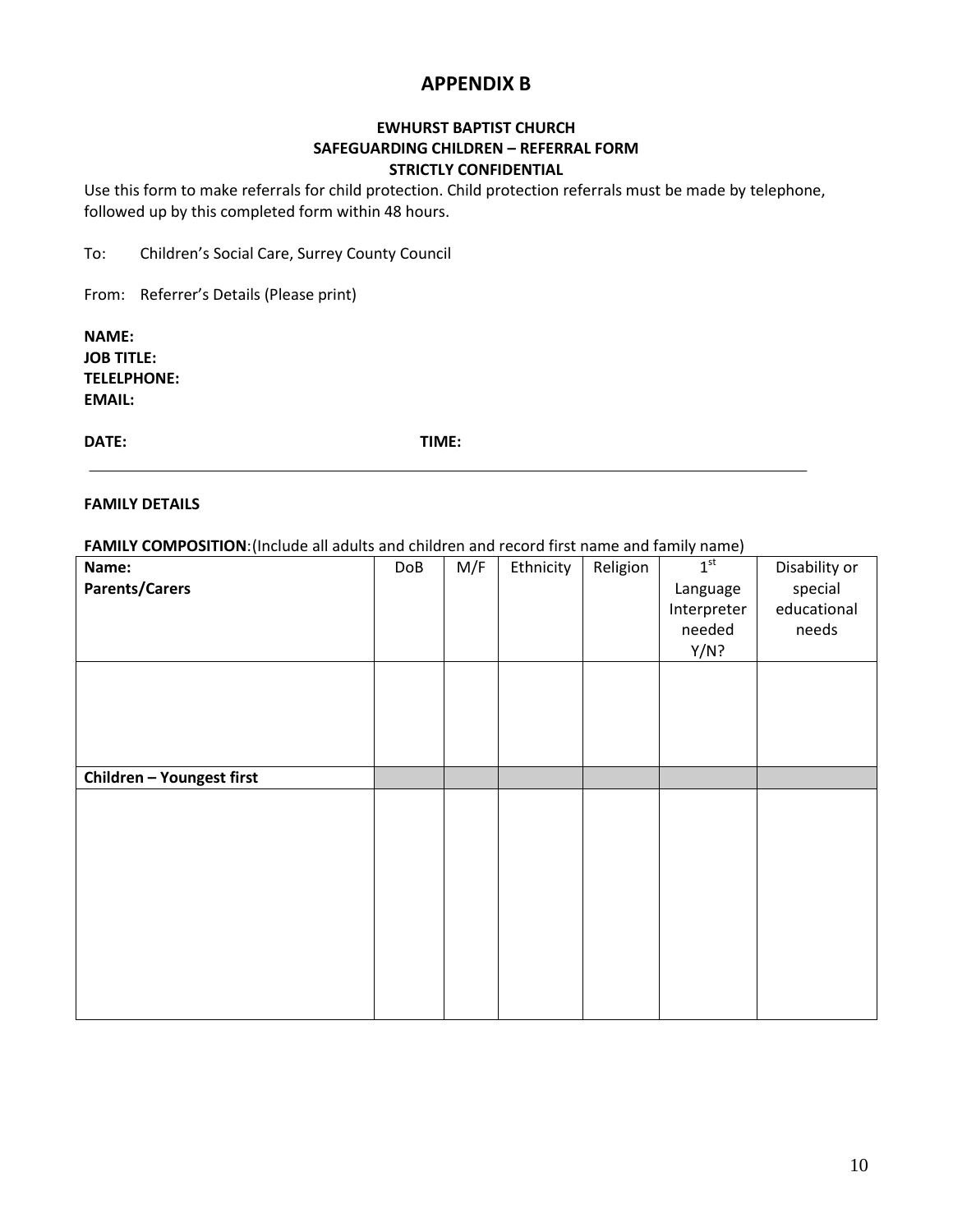**Schools attended:**

**Reason for Referral** – Please indicate clearly if you suspect the child/ren is/are suffering or likely to suffer significant harm

PLEASE USE ADDITIONAL PAGES (IF REQUIRED)

**Action to Date** – Please indicate what actions have been taken to date by you

**Have the family been informed of the referral?**

**Please give name and/or contact details of any other professionals involved with the family**